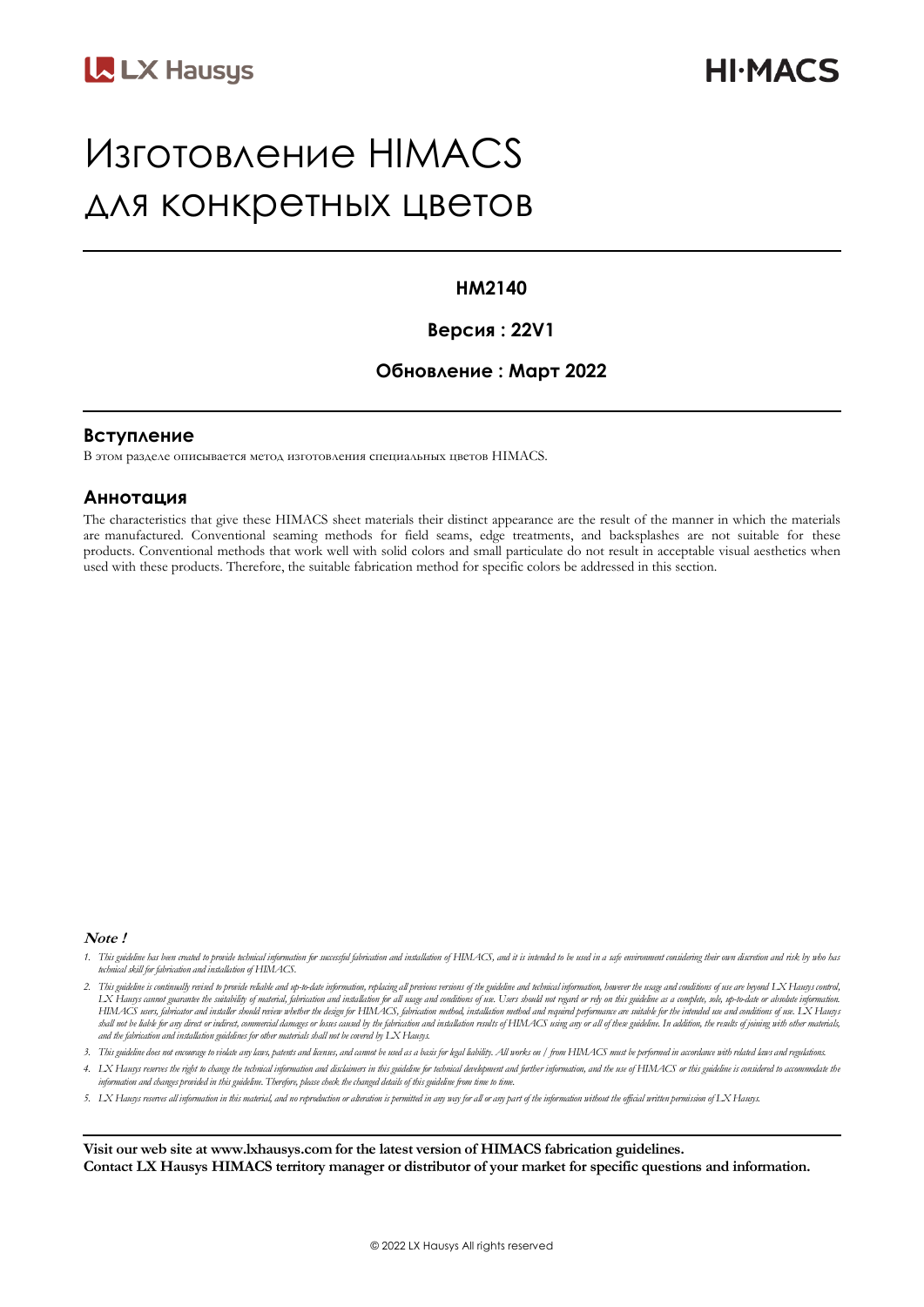(Marmo/Aurora)

# **HI-MACS**







Fabricator and installer must inform the customer that visible seam may occur in the finished product fabricated with Marmo/ Aurora before fabricating the Marmo/Aurora sheets, and sufficiently explain the increase in processing loss, and discuss the required amount considering this.

The Marmo/Aurora group of HIMACS materials all exhibit a greater variation in color, shading, and pattern than is apparent in samples. If possible, allow the customer to view the actual material together with seaming layout examples and have the customer sign a GRXPHOXXQHUDQLOMODVVXU

**KAWAV ILO KG** countertop is consistent with customer



Fig. 1-2. Different direction and cut of vein of surface





## 1-2. Fabrication details.

Marmo/Aurora have the directionality of the marble(vein) pattern in the length direction due to its manufacturing characteristics. Therefore, in order to improve the design of the seam, Marmo/Aurora must be joined in accordance with same direction of the pattern, and the directionality can be checked through the distribution of the marble(vein) pattern and the arrows indicated on the back side of the HIMACS sheet.

Fig. 1-3. Pattern direction example of standard size sheet



# "L" shape

"L" shape makes marble(vein) pattern cut and visible seam. However, Matching the marble(vein) pattern direction is recommended to get better/improved seam design.

Fig. 1-4. "L" shape by 90° join



Fig. 1-5. "L" shape by 45° join

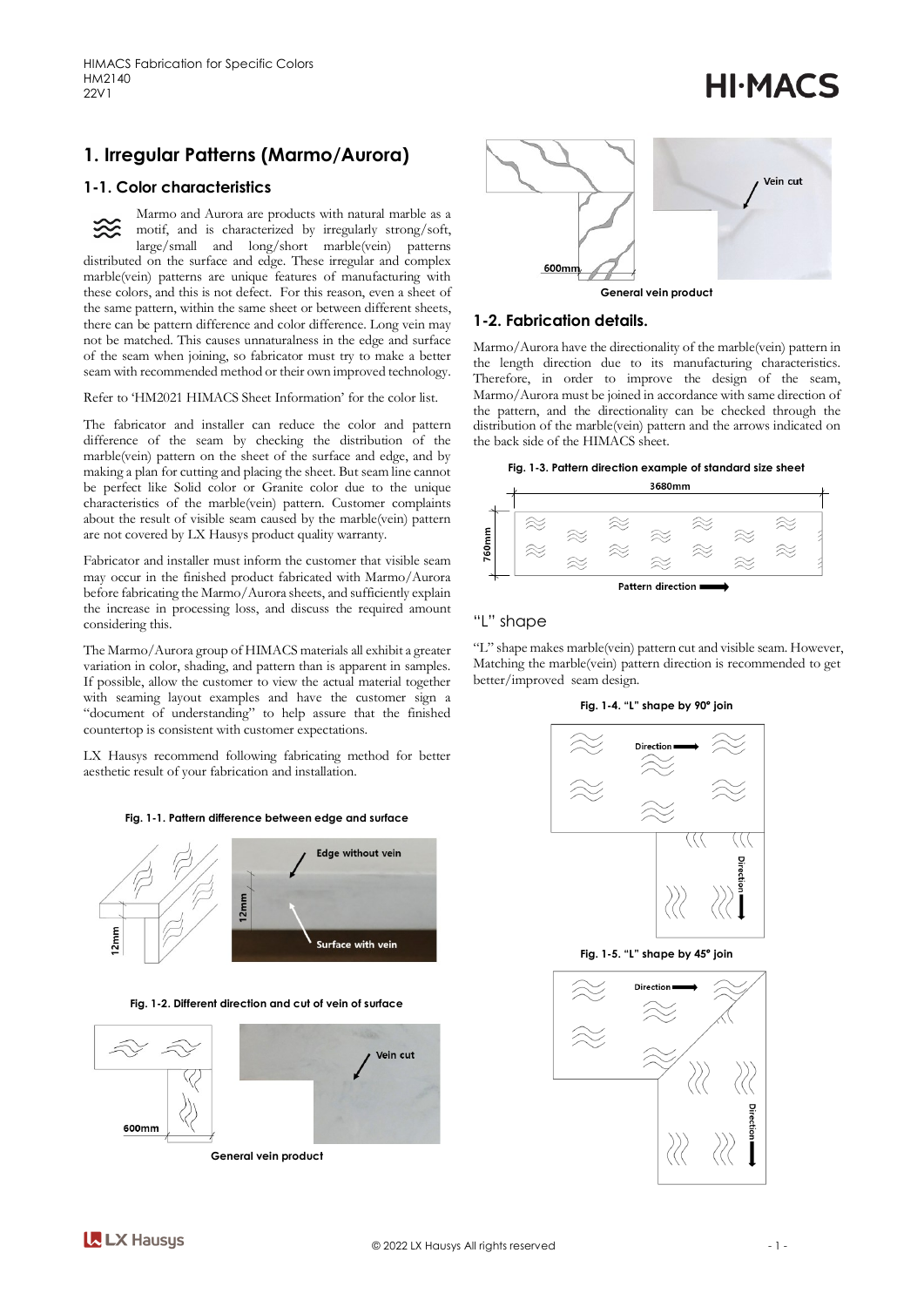HIMACS Fabrication for Specific Colors HM2140 22V1

# **HI-MACS**

If the length of one side to be joined is less than 760mm (the width of the standard sheet), parallel join can be better solution. The side part of Aurora "M6XX" series is slightly darker than the middle part. Therefore. If you want to reduce the color difference, cut away 50 to 100mm of the side part from the edge of standard sheet, and then join. See '"Side to Side" join' in this section.

#### **Fig. 1-5. "L" shape by parallel join**



# "End to End" Join

Matching the marble(vein) pattern direction is recommended to get better/improved seam design.

#### **Fig. 1-6. "End to End" join**



## "Side to Side" Join

Parallel align of the marble(vein) pattern direction is recommended to get better seam design. The side part of Aurora "M6XX" series is slightly darker than the middle part. Therefore. If you want to reduce the color difference, cut away 50 to 100mm of the side part from the edge of standard sheet, and then join.





# Edge details

The marble(vein) pattern and color of Marmo/Aurora sheet edge have slightly different appearance compare to the surface(plane). Therefore, when you join edge and plane, the best way to get better edge design is hiding the edge of sheet. For example, V-Grooving(45° cut and join) is the best way to hide the edge of sheet. And, 9mm rebating method also useful. Stack edge makes a bit different appearance compare to plane surface. However, the stack edge with Marmo/Aurora looks natural, and this edge has wide applicability for various edge design.

#### **Fig. 1-8. "V-Grooving" edge**



### Sanding for "Long Vein" products

Long vein pattern is figured on the surface of HIMACS with a little bit shallow depth compare to general marble pattern. Do not sand too deep because it may remove long vein. Therefore, do not try to match the level of join line through sanding, but effort to minimize the level gap of join line before sanding.

# **2. Glitter, Pearl (Perna & Some colors)**

### **2-1. Color characteristics**

Perna and some colors have glittering effect. These colors have glitter or pearl. Glittering effect is visible only plane surface, and the effect is not shown on the edge of HIMACS sheet. The absence of glittering effect on the edge is unique features of manufacturing with these colors, and this is not defect.

Refer to 'HM2021 HIMACS Sheet Information' for the color list.